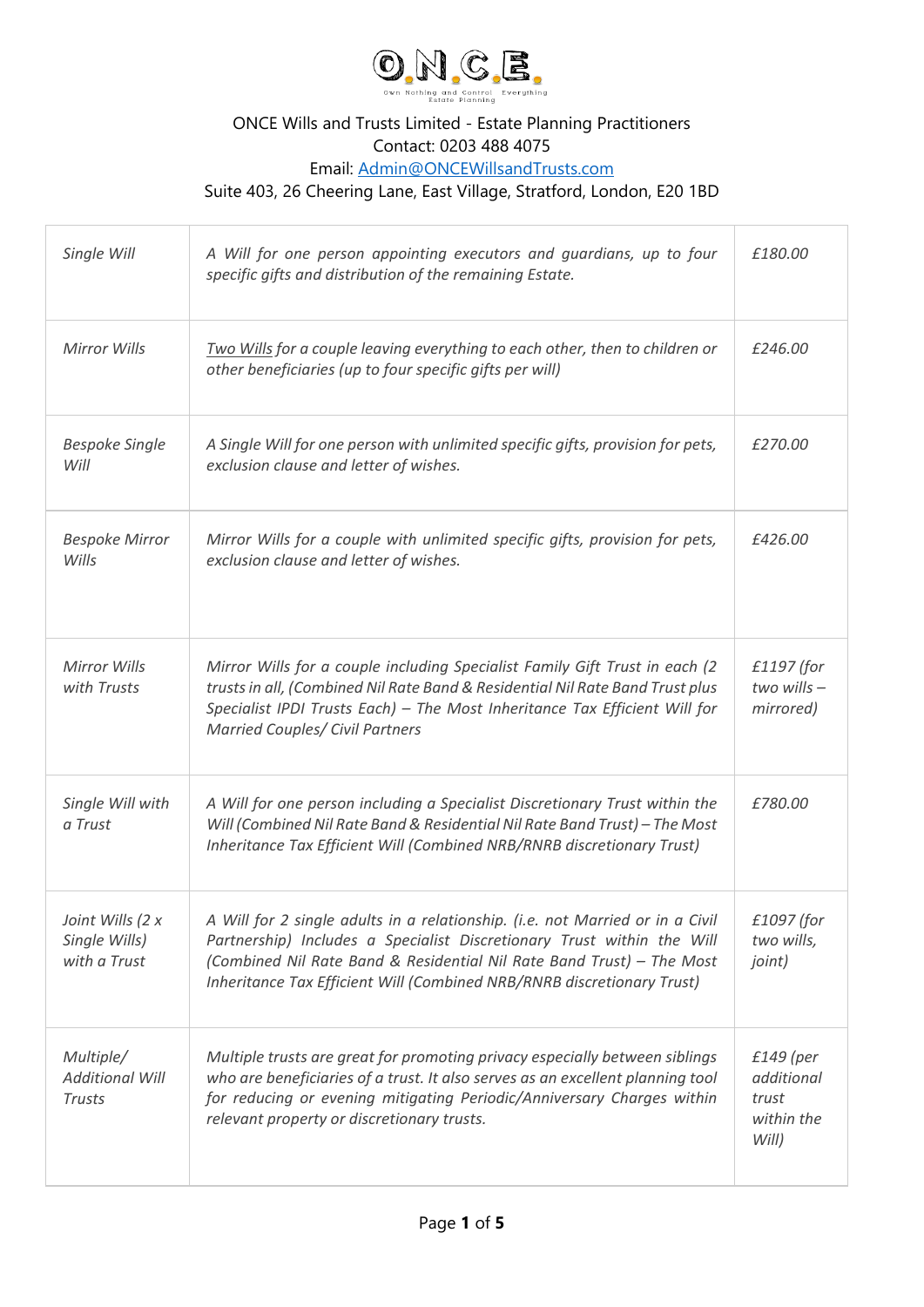| <b>Disabled</b><br>Discretionary<br>Trust within<br>the Will | An additional trust written within the will to cater for the provisions of<br>those who are vulnerable under the eyes of the law.                                                                                                                                                        | £720.00                                 |
|--------------------------------------------------------------|------------------------------------------------------------------------------------------------------------------------------------------------------------------------------------------------------------------------------------------------------------------------------------------|-----------------------------------------|
| Will<br>amendments                                           | Changes made to Wills drawn up ONCE Estate Planning *The cost of new<br>Will applies if you require a full review                                                                                                                                                                        | £84.00                                  |
| Additional visit                                             | If you require additional visits/ Online Meetings                                                                                                                                                                                                                                        | £90.00                                  |
| Specialist<br><b>Estate Planning</b><br>(Report)             | The report is an in-depth analysis of our suggested planning options<br>specific to your needs - useful for complicated lifetime planning<br>strategies and options                                                                                                                      | £2400                                   |
| <b>Finance Lasting</b><br>Power of<br>Attorney (LPA)         | Giving the people you trust authority to make decisions about your<br>finances if you are unable to. *Does not include OPG registration fee                                                                                                                                              | £450.00                                 |
| <b>Health Lasting</b><br>Power of<br>Attorney (LPA)          | Giving the people you trust authority to make decisions about your health<br>if you are unable to. *Does not include OPG registration fee                                                                                                                                                | £450.00                                 |
| <b>Both Lasting</b><br>Powers of<br>Attorneys                | Finance and Health Lasting Power of Attorneys. *Does not include OPG<br>registration fee.                                                                                                                                                                                                | £550.00                                 |
| <b>Business</b><br>Lasting powers<br>of Attorney             | Giving the people you trust in your business the authority to make decisions<br>for and on behalf of the business including the finances if you are unable<br>to. Family members may not be the best people to run the business on your<br>behalf *Does not include OPG registration fee | £850.00                                 |
| <b>Business Clause</b><br>within The Will                    | Leaving a share of a business to your beneficiaries via your will rather than<br>absolutely where this can affect the beneficiary's estate which may be at<br>risk to threats such as Bankruptcy, Divorce, Remarriage, Long Term Care<br>etc (if not protected).                         | £120.00/<br>per<br>director/<br>partner |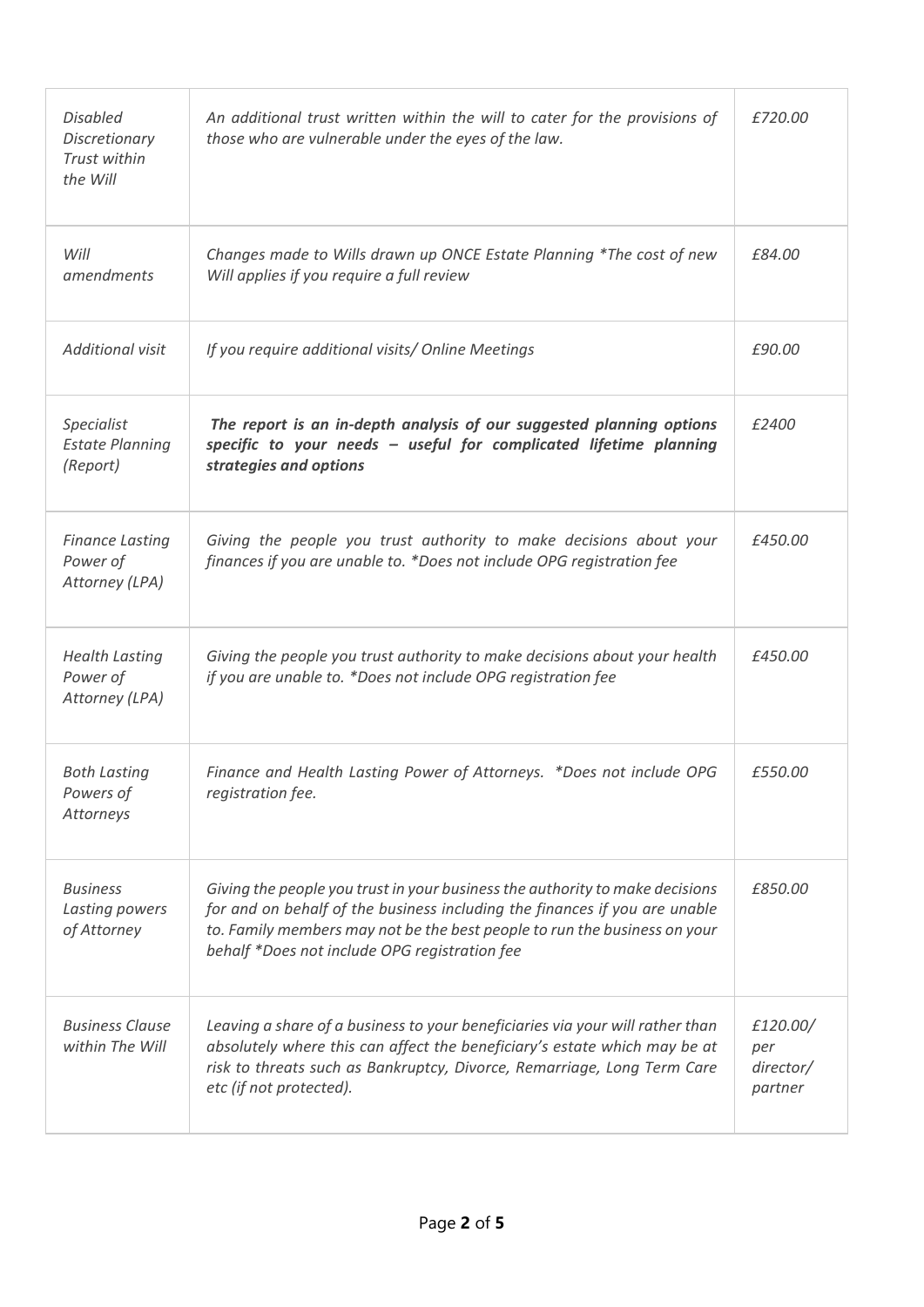| <b>Business</b><br><b>Property Relief</b><br>Trust within<br>The Will | By directing the Business Assets to a trust (via the will) this will provide<br>ultimate protection and help mitigate Inheritance Tax as well as<br>Generational Inheritance Tax                                                                                                                                                                                                                                                                                                                                                                                                                                                             | £420.00<br>per<br>director/<br>Partner |
|-----------------------------------------------------------------------|----------------------------------------------------------------------------------------------------------------------------------------------------------------------------------------------------------------------------------------------------------------------------------------------------------------------------------------------------------------------------------------------------------------------------------------------------------------------------------------------------------------------------------------------------------------------------------------------------------------------------------------------|----------------------------------------|
| Life Assurance<br><b>Trust</b>                                        | Where a life insurance policy is NOT assigned or subject to a trust,<br>especially where you suffer a critical or terminal illness, your life insurance<br>policy could pay out a lump sum and that would be paid directly into the<br>estate of your spouse or form part of your own estate.<br>Not only would this INCREASE your incidence towards a potential<br>Inheritance Tax Liability but will also be exposed to other threats such as<br>Divorce, Bankruptcy, Generational Inheritance tax, care home fees etc. Use<br>of a Dedicated Trust will allow you to take control and avoid unnecessary<br>complications with the estate. | £420.00                                |
| Joint Life<br>Assurance<br>Trust                                      | As above but designed for couples who have a joint policy that would pay<br>out on either 1st or possibly 2 <sup>nd</sup> death.                                                                                                                                                                                                                                                                                                                                                                                                                                                                                                             | £720.00                                |
| Deed of<br>Assignment<br>(Life<br>Assurance)                          | A deed of assignment is necessary to inform the life company where to<br>direct the funds after a successful claim for critical or terminal illness and<br>or death                                                                                                                                                                                                                                                                                                                                                                                                                                                                          | £180.00                                |
| Declaration of<br>Trust (Life<br>Assurance)                           | An instrument used to assign/reassign a beneficial share relating to a Life<br><i>insurance policy</i>                                                                                                                                                                                                                                                                                                                                                                                                                                                                                                                                       | £480.00                                |
| <b>Family Pension</b><br><b>Death Benefits</b><br><b>Trusts</b>       | Any lump sum death benefits payable from your pension could be assessed<br>and considered as part of your estate or susceptible to potential threats<br>such as Remarriage of a surviving spouse, Bankruptcy/ Creditor claims of<br>the surviving spouse, care costs                                                                                                                                                                                                                                                                                                                                                                         | £420.00                                |
| Nomination of<br><b>Pension Death</b><br><b>Benefits</b>              | Without making a specific nomination the Pension Death Benefit may be<br>paid to someone you did not originally intent to benefit. The Pension Death<br>Benefit may be subject to generational Inheritance tax or subject any other<br>threats. If you set up a trust and do not complete the nomination, the trust<br>will not work!                                                                                                                                                                                                                                                                                                        | £108.00                                |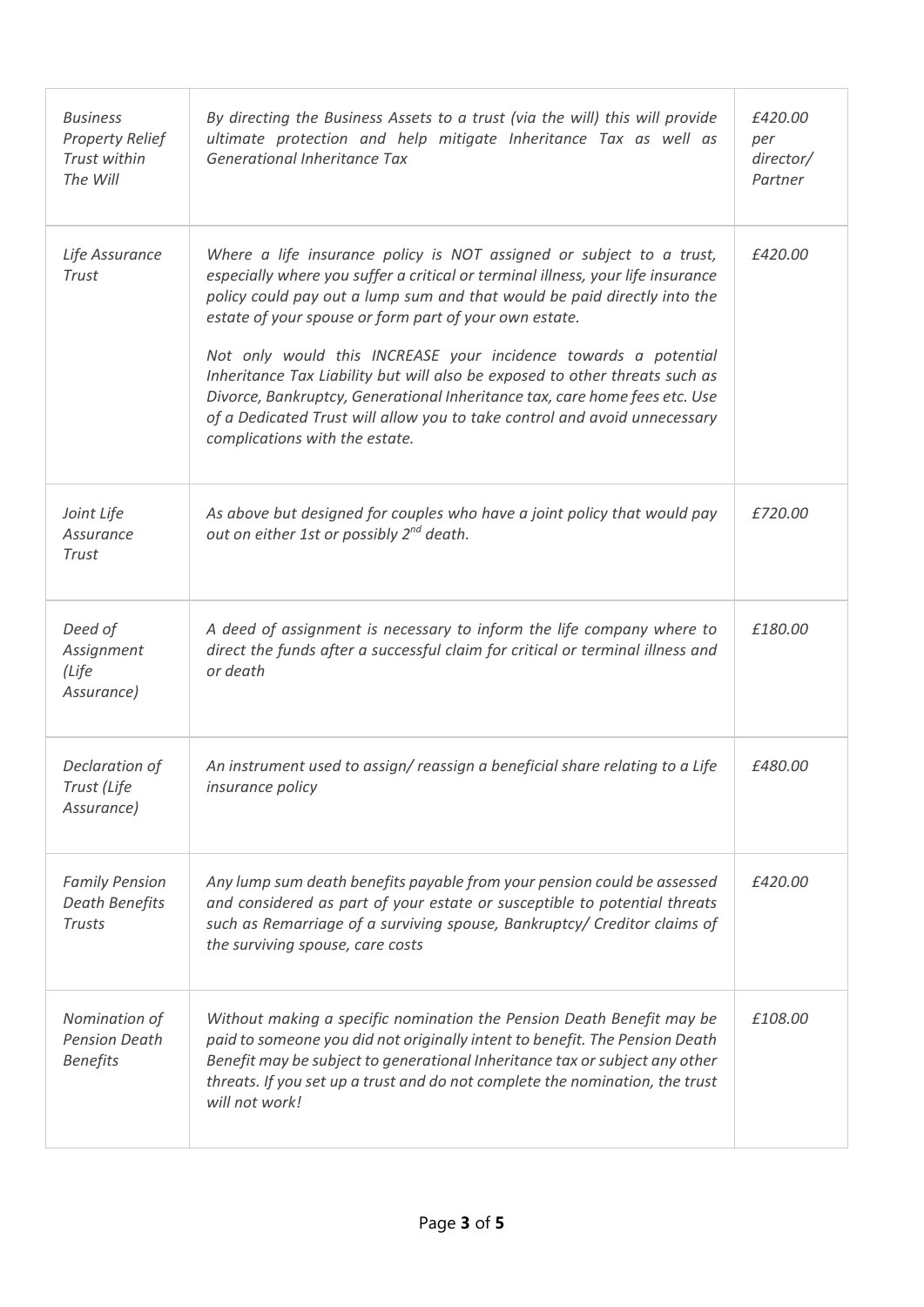| Probate - full<br>administration                                                   | Advice and assistance. Does not include disbursements                                                                                                                                                                                                                                                              | £300/hr                                           |
|------------------------------------------------------------------------------------|--------------------------------------------------------------------------------------------------------------------------------------------------------------------------------------------------------------------------------------------------------------------------------------------------------------------|---------------------------------------------------|
| <b>Specialist Asset</b><br>Protection<br><b>Trusts</b>                             | Specialist Asset Protection Trust includes legal work and disbursements -<br>To protect the Family home free of Entrance, Exit and Anniversary Charges                                                                                                                                                             | <b>Starting</b><br>from<br>£2520.00               |
| <b>Family Gift</b><br>Trust                                                        | Specialist trust for making gifts or reciprocal gifts during lifetime - typically<br>for gifts of Money                                                                                                                                                                                                            | £1800.00                                          |
| CGT Holdover<br>Gift Trust                                                         | Specialist Gift trust where Capital Gains Tax (CGT) may be deferred -<br>specialist tool useful for BTL/ additional property owners wanting to make<br>gifts                                                                                                                                                       | £2400.00                                          |
| Trust of Land                                                                      | Specialist Trust based on the law of property act where a trust relating to<br>land has been made verbally                                                                                                                                                                                                         | £1800.00                                          |
| Cross Option<br>Agreement/<br><b>Business Will</b>                                 | Specific planning for businesses with more than one director or a<br>partnership. Utilised upon the death of a Director or Partner and provides<br>the business and the deceased directors family with a contingency plan via<br>the use of options agreements.                                                    | £Price on<br>Application<br>(POA)                 |
| Partnership/<br>Shareholder<br>Agreement                                           | Provides a set criteria and operating code to protect the operation of a<br>business (normally for partnerships or businesses with more than one<br>director)                                                                                                                                                      | £ POA                                             |
| Severance of<br>Tenancy<br>(mutual, non-<br>mutual Shares<br>or Unequal<br>Shares) | It may be necessary to severe the tenancy on a joint ownership of a home.<br>Under the law, notice should be served to render a severance valid.<br>Situations may occur where such an event (serving notice) may be<br>welcomed (mutual) or contentious (non-mutual) or sometimes to confirm<br>an unequal share. | Up to £510<br>Please ask<br>for Specific<br>Quote |
| <b>Funeral Plans</b>                                                               | Pre-pay for your funeral now to save your loved ones added emotional<br>stress on your death and pay at today's prices                                                                                                                                                                                             | Ask for<br>costs                                  |